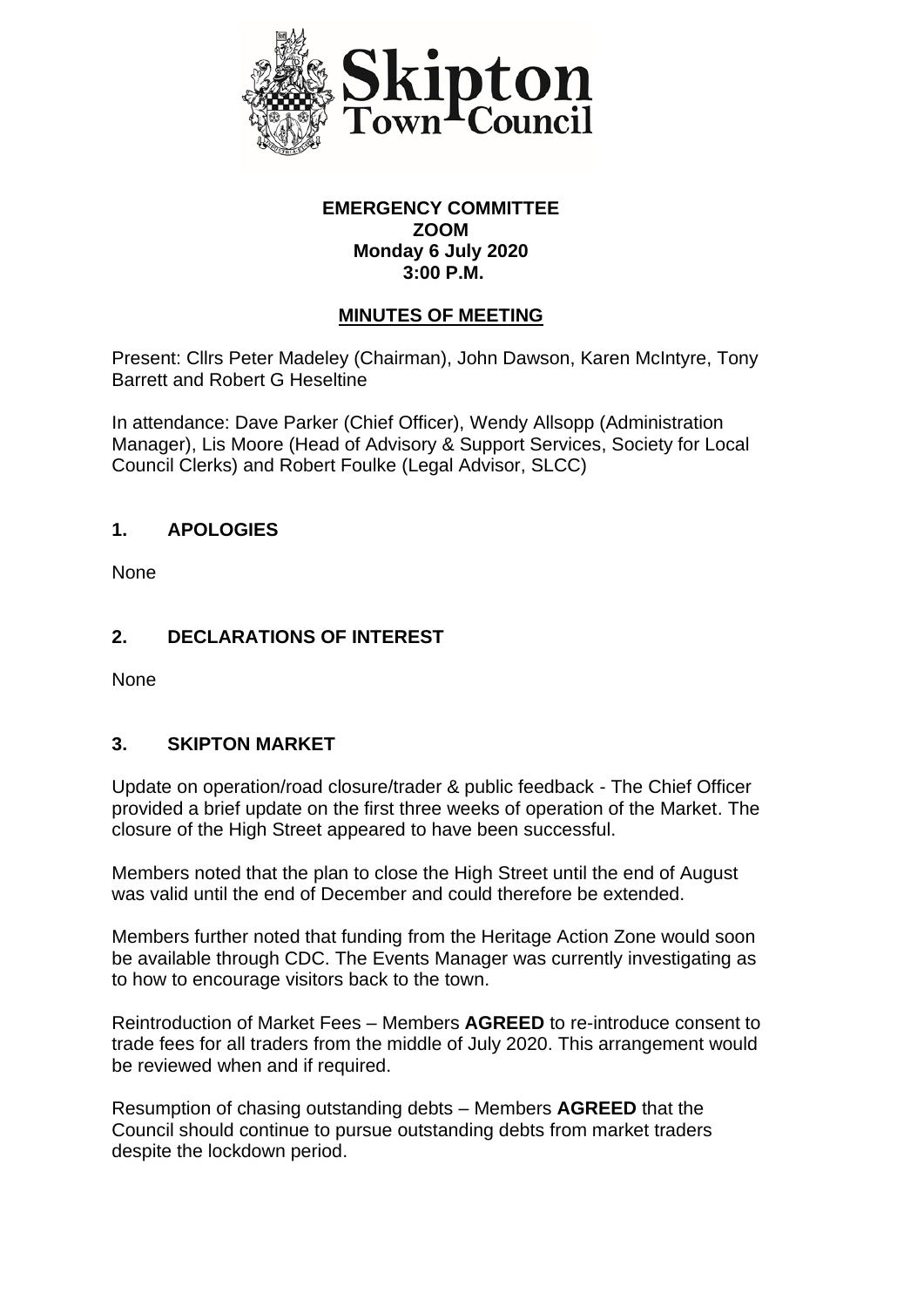# **4. PLAYGROUNDS & PLAY AREAS**

General Update – all Town Council maintained children's play areas have now re-opened following government guidance. Measures have been put in place to make these areas as safe as possible.

Proposed event at Burnside Recreation Ground – It was **AGREED** to decline use of Burnside Recreation Ground for a public event.

### **5. COACH STREET TOILETS**

General Update – The public conveniences in Coach Street car park are now open with social distancing measures in place. The hand dryers have been replaced with paper towels for hygiene reasons.

Contract/Future Operation- Members noted that there is no new cleaning contract in place as of the end of March 2020. Bulloughs, who currently provide cleansing services, have said that the current arrangements to only open the toilets on market days (Wednesday, Friday & Saturday) are not viable from their point of view going forward. Cllr Dawson will raise this issue with Julian Smith MP with a view to obtaining funding.

# **6. ANNUAL GOVERNANCE & ACCOUNTABILITY RETURN (AGAR)**

Progress Update – due to staff workload an extension has been granted. The timetable is as follows:

Approve AGAR Timetable - Completion of background work – **Friday 17th July 2020**

Completion of Internal Audit – w/c **Monday 20th July 2020**

Financial Statements & AGAR Paperwork Completed – **Friday 31st July 2020**

Full Council Agenda & Reports Issue – **Thursday 6th August 2020**

FULL COUNCIL – AGAR APPROVAL MEETING – **Thursday 13th August 2020**

Submission of AGAR to External Auditor – **Monday 17th August 2020** (Absolute deadline for submission is Friday  $28<sup>th</sup>$  August 2020)

Public Inspection of the AGAR and Financial Statements - **Monday 17th August 2020 to Monday 28th September 2020 (inclusive)**

Lis Moore and Robert Foulke (SLCC) joined the meeting at 3.55 pm.